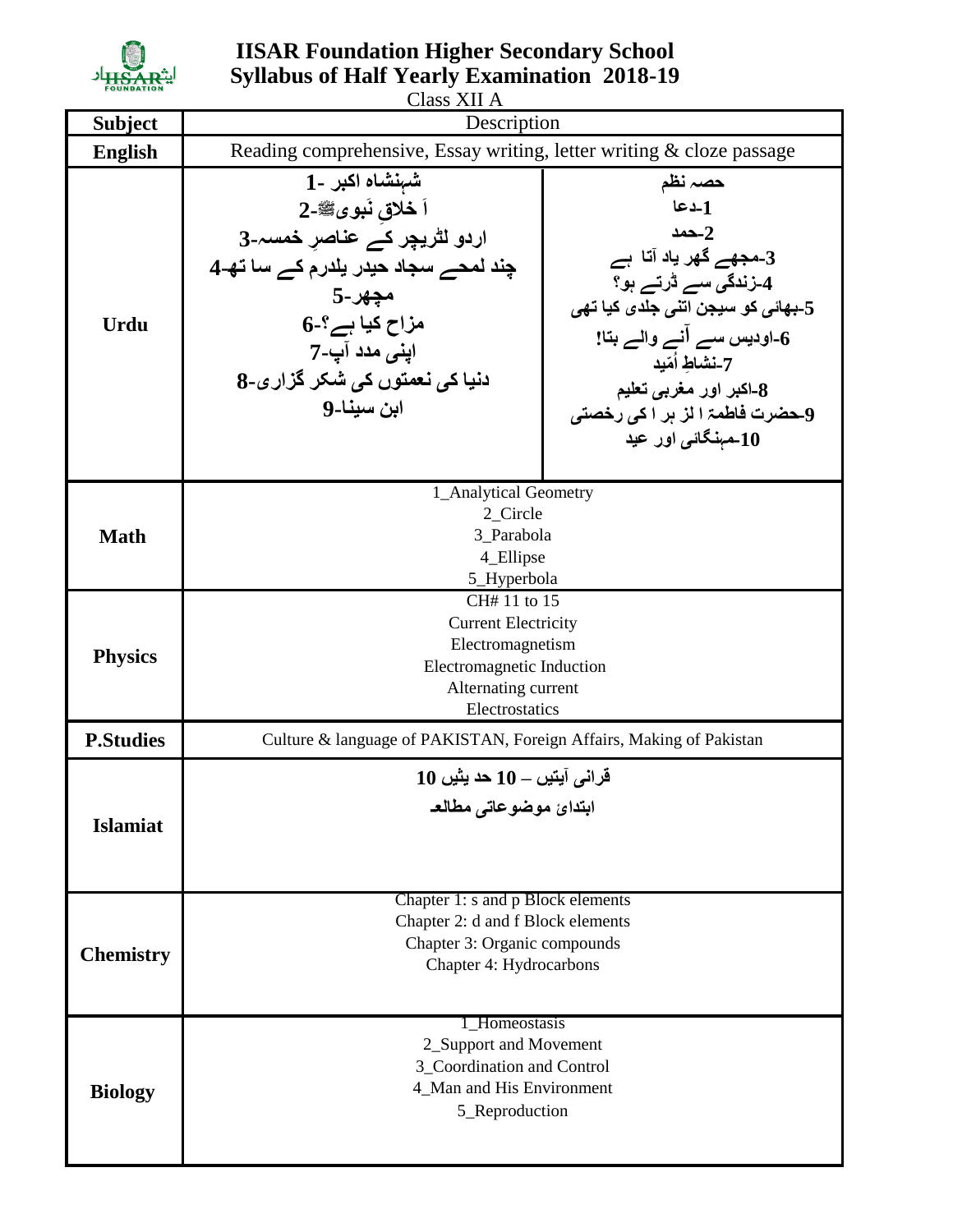| Computer                       | CH:12 Introduction to C Language<br>CH:13 Creating C Program<br>CH:14 Fundamentals of C Language<br><b>CH:15 Control Statements</b>                                                                                                     |                                                                                                                                                                                                                                                 |  |
|--------------------------------|-----------------------------------------------------------------------------------------------------------------------------------------------------------------------------------------------------------------------------------------|-------------------------------------------------------------------------------------------------------------------------------------------------------------------------------------------------------------------------------------------------|--|
|                                |                                                                                                                                                                                                                                         |                                                                                                                                                                                                                                                 |  |
|                                | <b>IISAR Foundation Higher Secondary School</b><br><b>Syllabus of Half Yearly Examination 2018-19</b>                                                                                                                                   |                                                                                                                                                                                                                                                 |  |
|                                | <b>Class XII B</b>                                                                                                                                                                                                                      |                                                                                                                                                                                                                                                 |  |
| <b>Subject</b>                 | Description                                                                                                                                                                                                                             |                                                                                                                                                                                                                                                 |  |
| <b>English</b>                 | Reading comprehensive, Essay writing, letter writing & cloze passage                                                                                                                                                                    |                                                                                                                                                                                                                                                 |  |
| <b>Urdu</b><br><b>Islamiat</b> | شهنشاه اكبر ـ1<br>اً خلاق نُبويﷺ۔2<br>اردو لٹریچر کے عناصر خمسہ۔3<br>چند لمحے سجاد حیدر یلدرم کے سا تھ۔4<br>مچهر ـ5<br>مزاح کیا ہے؟۔6<br>اینی مدد آپ-7<br>دنیا کی نعمتوں کی شکر گزاری۔8<br>ابن سينا۔9<br>$10$ قرانی ایتیں $-10$ حد یثیں | حصہ نظم<br>1ـدعا<br>حمد $-2$<br>3۔مجھے گھر یاد آتا ہے<br>4۔زندگی سے ڈرتے ہو؟<br>5۔بھائی کو سیجن اتنی جلدی کیا تھی<br>6۔اودیس سے انے والے بتا!<br>7-نشاط أمّبد<br>8۔اکبر اور مغربی تعلیم<br>9حضرت فاطمۃ ا لز ہر ا کی رخصتی<br>10۔مېنگائی اور عید |  |
|                                | ابتدائ موضوعاتى مطالعه                                                                                                                                                                                                                  |                                                                                                                                                                                                                                                 |  |
| C.Gegy                         | Chap: 3 (Livestock and Fishing Activities)<br>Chap: 4 (Natural Vegetation or Forestation)<br>Chap: 5 (Agricultural Activities)<br>Chap: 6 (Water Resources of the World)                                                                |                                                                                                                                                                                                                                                 |  |
| <b>Accounting</b>              | CH# 6,7,9,10,11<br>6- Single entry<br>7- Company accounts<br>9- Depreciation<br>10- Partnership<br>$11 - N-P-O$                                                                                                                         |                                                                                                                                                                                                                                                 |  |
| <b>Stats</b>                   | Chap: 3 (Graphical Representation)<br>Chap: 4 (Measures of Central Tendency)<br>Chap: 5 (Measure of Dispersion)                                                                                                                         |                                                                                                                                                                                                                                                 |  |
| <b>P.Studies</b>               | Culture & language of PAKISTAN, Foreign Affairs, Making of Pakistan                                                                                                                                                                     |                                                                                                                                                                                                                                                 |  |